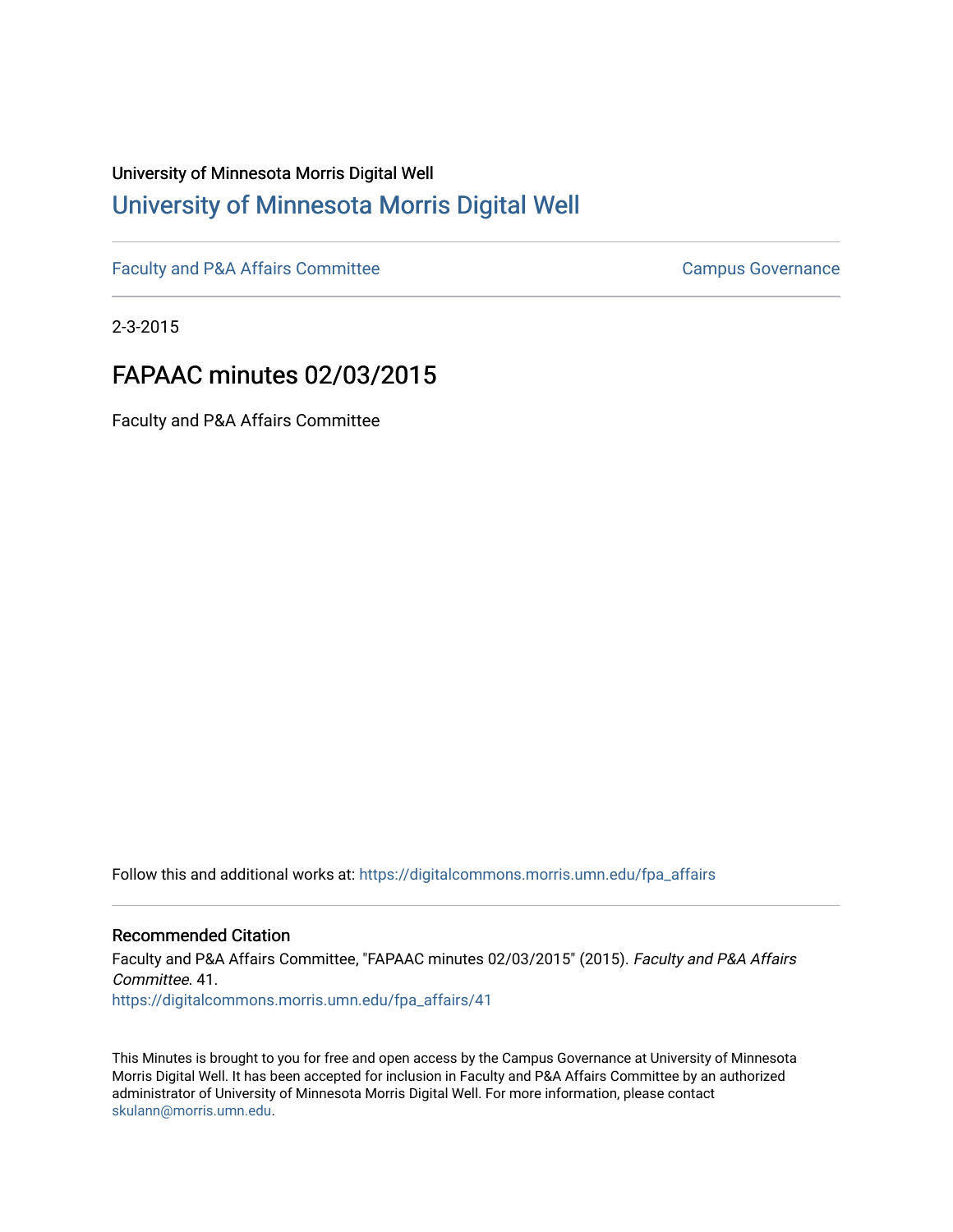### **Faculty and P&A Affairs Committee Meeting Minutes Tuesday, February 3, 2015 Behmler #201, 8:45 a.m.**

Present: Dave Roberts, Athena Kildegaard, Chlene Anderson, Melissa Weber, Sara Haugen, Bibhudutta Panda, Peh Ng. Absent: Vicki Graham, Kevin Stefanek.

Minutes of the 1/13/15 meeting reviewed and approved.

General thoughts on forum:

We were hoping for more attendees so felt a lack of turn out. It was a good location that gave a feeling of more of a social environment where you felt you could go around to different tables. The people attending were willing to talk and not just listen. A reason given for not attending was some felt the information shared at forums is never shared back to campus.

Beside the committee members, the following people attended the open forum: Mark Logan, Angela Stangl, Steve Burks, Rebecca Haider, Tracy Anderson, Jenn Goodnough, Elena Machkasova, Mary Elizabeth Bezanson, Jayne Blodgett, Troy Goodnough, Roland Guyotte, Windy Roberts, Kelly Asche, Sarah Mattson, LeAnn Dean, Hilda Ladner.

Forum topics with comments from attendees:

### **1. Professional Development**

- $\bullet$  Need more opportunities for professional development for P & A
- $\bullet$  No money to support P & A for conference reimbursements

**Employee felt time away is an issue but supervisor said this is not the issue but with** funding

- Lack of funding is the problem and couldn't funds be allocated for this
- Add teaching development as never taught how to give an official presentation
- More availability for research

• Need help in teaching writing. Could there be a writing room requirement as there are struggles with writing assignments due to poor writing and not enough language training for SUFE students. Could curriculum take up the need for more ESL classes and we need to figure out how.

## **2. Mentorship**

- A go-to person for work information which can help you do your job better
- An employee with years of service in the same job classification
- No transition training if you move to a different job classification

### **3. Appreciation**

▪ Obvious different needs in each area

▪ Appreciation should come from a unit level, others felt administration level and others at a system level. Most feel ignored by the Twin Cities.